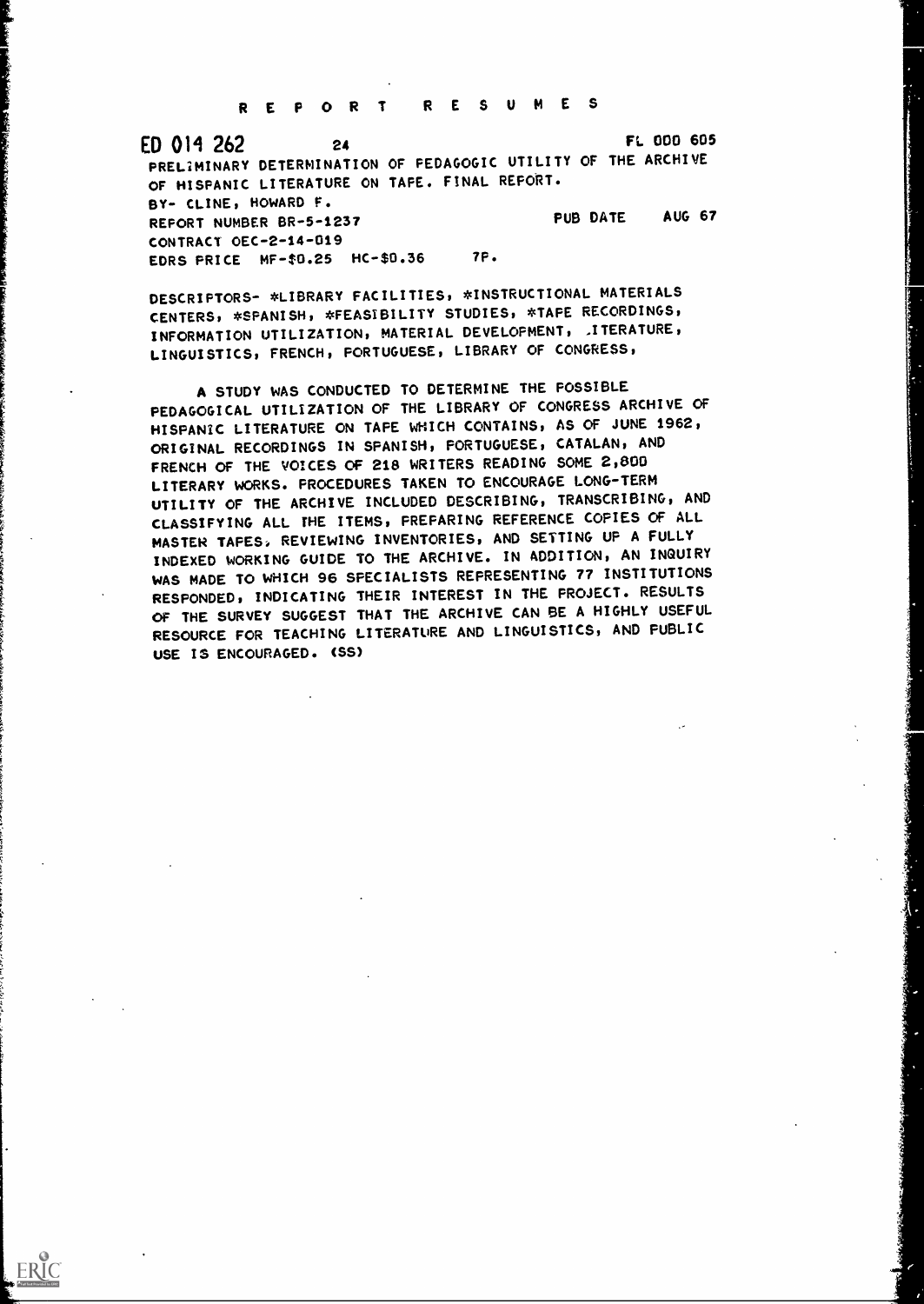$\pmb{\hat{}}$ 

### FINAL REPORT

#### on

Preliminary Determination of Pedagogic Utility

of the

Archive of Hispanic Literature on Tape

August 1967

U.S. Office of Education NDEA Contract OE 2-14-019

by

Dr. Howard F. Cline Director Hispanic Foundation Reference Department Library of Congress

> U.S. DEPARTMENT OF HEALTH, EDUCATION & WELFARE OFFICE OF FDUCATION

医心理 医无子宫 医阿尔特氏试验检尿道检查检查

HIS DOCUMENT HAS BEEN REPRODUCED EXACTLY AS RECEIVED FROM THE PERSON OR ORGANIZATION ORIGINATING IT. POINTS OF VIEW OR OPINIONS STATED DO NOT NECESSARILY REPRESENT OFFICIAL OFFICE OF EDUCATION POSITION OR POLICY.

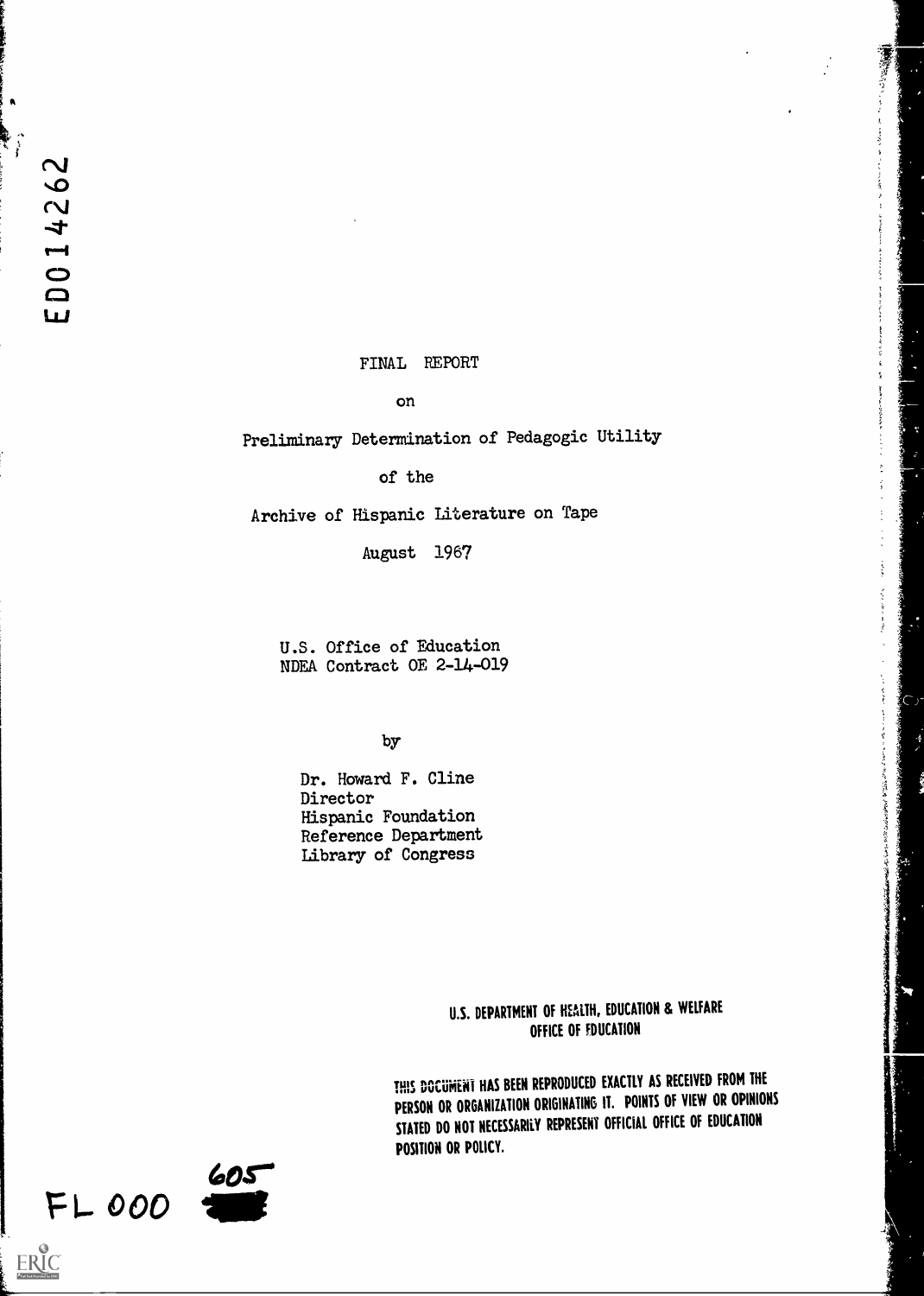## Introduction

In June 1962, the U.S. Office of Education transferred the sum of \$15,450 to the Library of Congress to enable the Hispanic Foundation of the Reference Department to organize the Archive of Hispanic Literature on Tape and to conduct a study concerning its pedagogic utility. The following is a Final Report of activities and results of this project.

# Background

ERIC

The Archive of Hispanic Literature on Tape is a collection of original recordings of the voices of contemporary writers from Latin America and the Iberian Peninsula. The Archive dates from November 23, 1943 when, in the course of a visit to Washington, D.C., the late Andres Eloy Blanco, the Venezuelan poet, consented to record some of his poems for the Library of Congress. Additional recordings slowly were added to the Archive during the next 15 years, funded by Hispanic Foundation gift and trust fund incomes. In 1957 it was decided to accelerate in a systematic fashion development of the Archive. The Rockefeller Foundation provided support over a three year period from 1958. In 1958, Francisco Aguilera, Curator of the Archive, utilizing these grant funds, visited a number of the Hispanic countries and acquired Some 68 additional records. In 1960 and again in 1961, the Curator made a second and third trip to Latin America for the purpose of acquiring additional recordings by significant writers. These trips substantially contributed to an effective building up of the Archive, which as of June 1962

大人 にほんき 脱毛性の性の きゅうしょ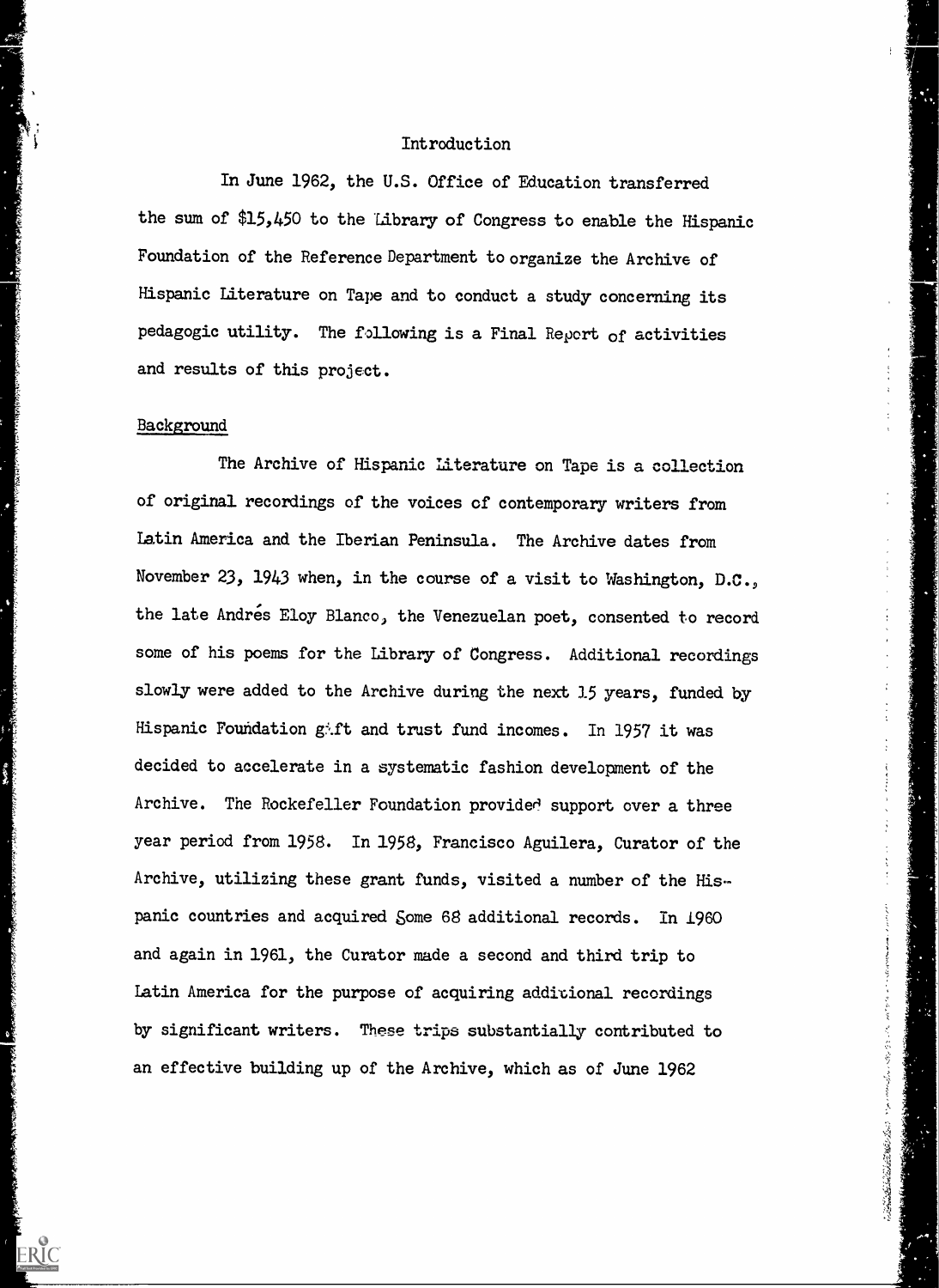contained recordings in Spanish, Portuguese, Catalan, and French of the voices of 218 writers reading some 2800 literary pieces. Subsequently a few recordings were added when major figures visited the Library of Congress.

#### Purposes of the Investigation

The general purpose of this project was to study the possible educational utilization of the Archive. This was a long-standing need, as educators had been inquiring about its educational possibilities soon after the existence of the Archive became known. The specific objectives of this specific Office of Education project were -

1. To complete the description of the individual items in the Archive (poems, essays, chapters of novels, etc.);

2. To prepare for each literary item a transcribed text;

3. To have each text classified on a predetermined scale of linguistic and conceptual difficulty for students;

4. To gather basic professional and general recommendations on the possible utility of material in the Archive for classroom teaching.

# Work Procedures and Research Design

Under the general supervision of the Curator and his assistant. Mrs. Flsa Lopez McGuire, . special staff was employed to carry out the objectives of the project.

For purposes of the investigation and the long-term utility the Archive, reference copies of all master tapes were prepared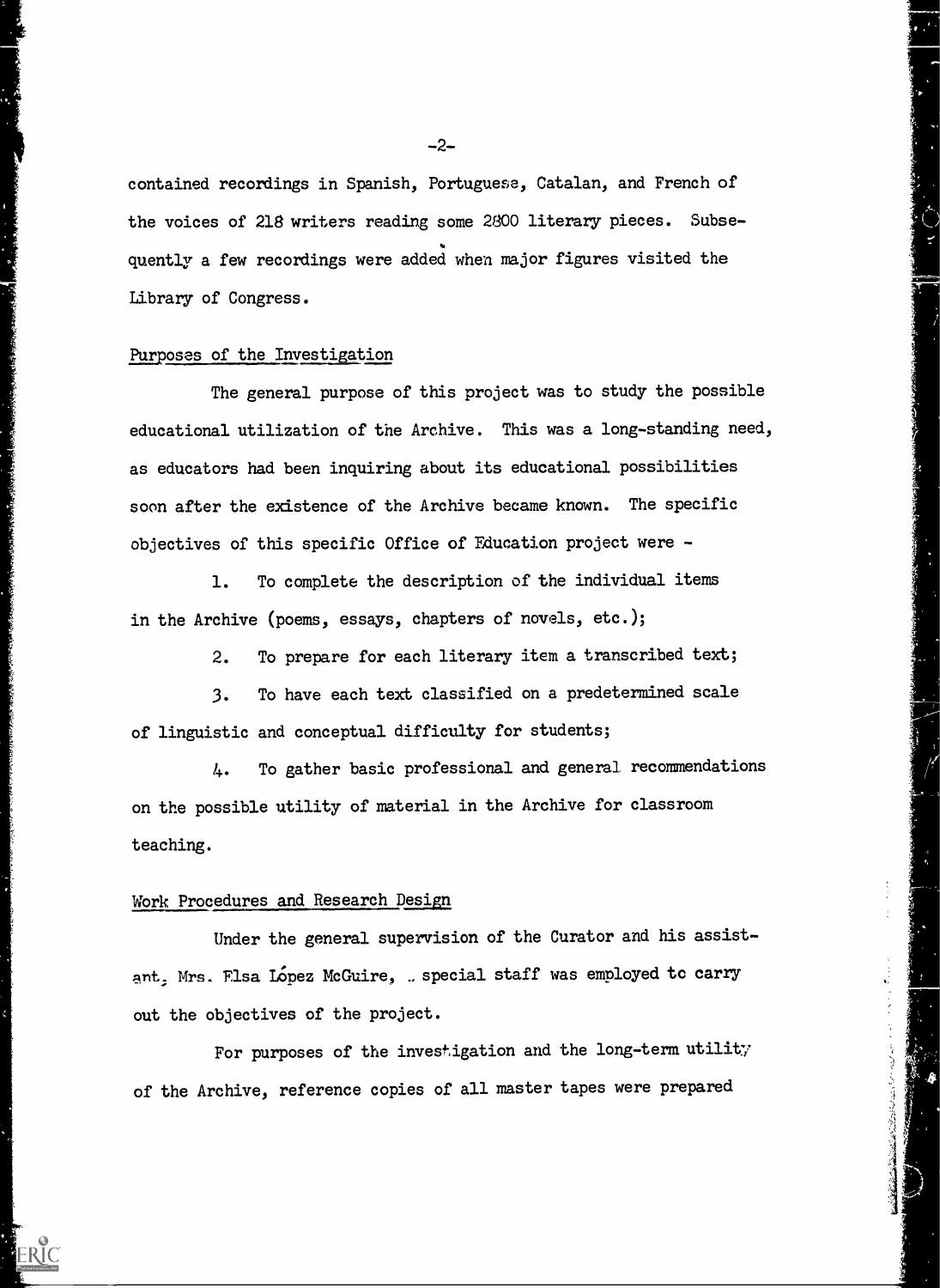in the Recording Laboratory of the Library of Congress. In all some 380 reference tapes were duplicated and an additional set for individual authors was prepared and distributed to them. The reference tapes were placed in a special alcove in the Hispanic Society Room in labeled boxes, where they will be available for public use when the Archive is opened to the general public, pending completion of a detailed descriptive Guide to the Archive being prepared by Mr. Aguilera.

Mrs. McGuire and the various assistants employed on the project completed detailed descriptions of all of the individual items in the Archive. This involved reviewing inventories made in previous years, playing all of the tapes involved, making corrections, and completing data on each item.

Concurrently with completing the inventory, staff members, wherever possible, acquired a photocopy of the printed literary text of the items recorded on tape. These materials were placed in a separate binder for each author. This phase of the project was completed by the end of calendar year 1962.

 $\mathcal{N}$ 

ERIC

To facilitate the professional study of the Archive, the Curator selected 158 authors reading their works in Spanish, from the total of 197 such readings in Spanish, for this special inquiry. (The 39 writers not included in the selection have been reserved for future study on the basis of pedagogical considerations). The Curator subsequently prepared a definitive listing of all 1412 compositions of the 158 authors chosen. This list was multilithed as a working guide entitled Selected Authors and their Readings

 $-3-$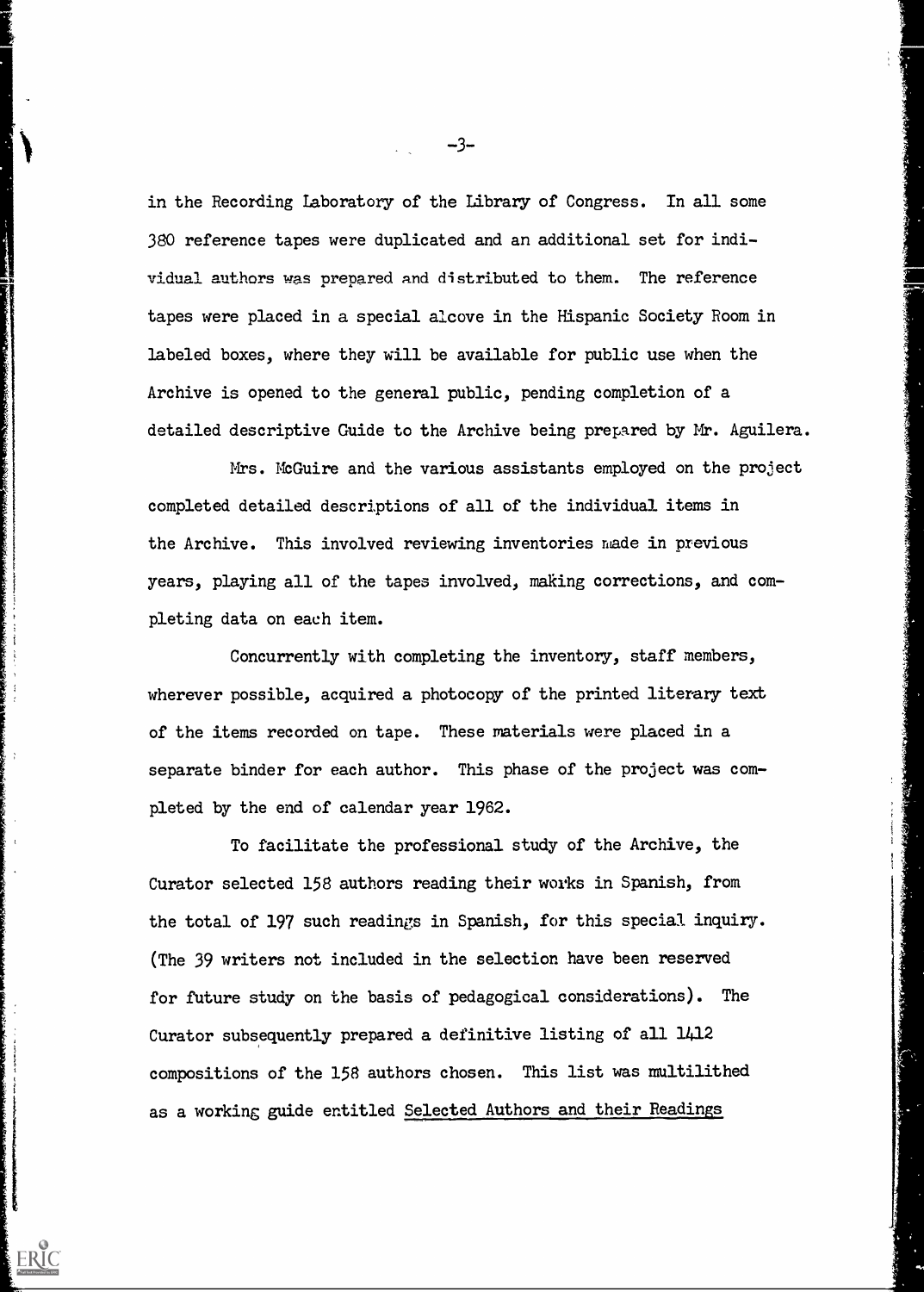(Spanish) in the Library of Congress Archive of Hispanic Literature on Tape (1962). A companion index was prepared, with subdivisions on verse, prose, genre, topics, and individuals as subjects, for use in conjunction with the above described guidebook. Copies of both of these working tools were submitted to the Office of Education in 1963. At its request the Hispanic Foundation distributed copies to selected specialists, along with an inquiry about possible use in their classrooms, herewith described.

#### Professional Evaluation

ERIC

The services of Dr. Harvey L. Johnson (Indiana University) and Dr. John M. Fein (Duke University) as special consultants were obtained to evaluate selected recordings. Professors Johnson and Fein, after examining the text and listening to the recordings, independently graded the various compositions on a simple scale. Professors Johnson and Fein also provided brief reports on their evaluation of the Archive in which they strongly endorsed the use of the Archive as an excellent resource for pedagogic use. Copies of these reports were submitted to the Office of Education as attachments to Progress Report and Status of the Archive of Hispanic Literature on Tape,, dated June 30, 1963.

As a further step in evaluating the possibilities of the pedagogic utility of the Archive, the Director of the Hispanic Foundation forwarded on February 27, 1963, to a selected list of 127 specialists in univarsities, research organizations, and related institutions, a letter setting forth the general nature of the Archive and enclosing copies of the guidebook and index noted above, in addition to a detailed inquiry. The latter was drawn

-4-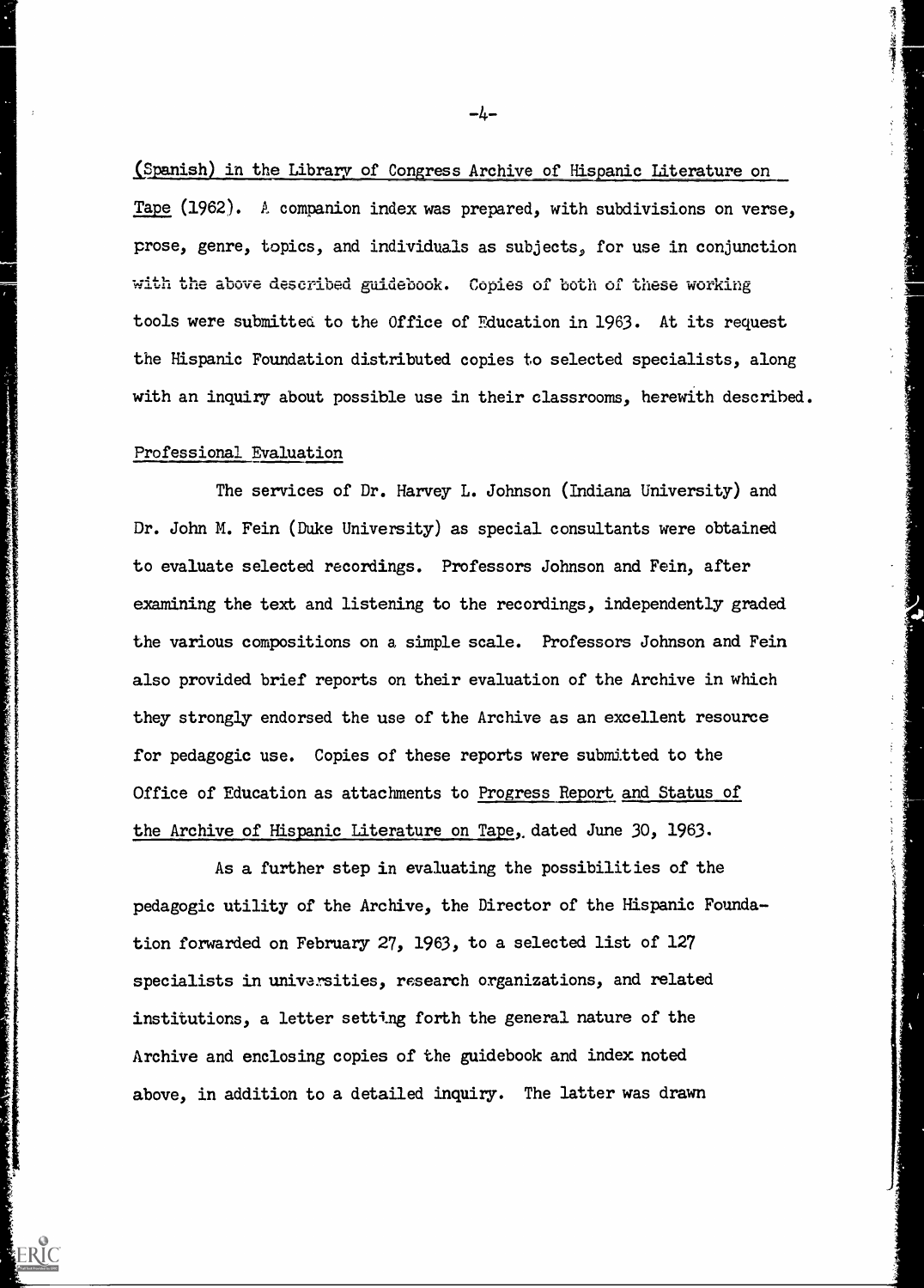to elicit from teachers and others their views on the manner in which tape materials might best be employed to improve or supplement present teaching aids. A total of 96 individuals representing 77 institutions replied to the questionnaires. Almost all respondents to the inquiry indicated their interest in the project and their high opinion on the potentialities of the Archive for teaching purposes. The results of this survey have been compiled in an additional Report on the Pedagogic Utility of the Archive of Hispanic Literature on Tape by Dr. John M.  $\frac{1}{2}$   $\rightarrow$ Fein.

REPORTS AND PUBLICATIONS PRODUCED FOR THIS PROJECT

- 1. Progress Report and Status of the Archive of Hispanic Literature on Tape, June 30, 1963. Prepared by Francisco Aguilera, Curator, and Mrs. Elsa Lopez McGuire.
- 2. Report on the Padagogic Utility of the Archive of Hispanic Literature on Tape, May 25, 1964. Prepared by John M. Fein, Consultant to the Hispanic Foundation.
- 3. Selected Authors and their Readings (Spanish) in the Library of Congress Archive of Hispanic Literature on Tape, 1962. Prepared by Francisco Aguilera, Curator.
- 4. Index of Genres and Topics to the Readings of Selected Authors from the Library of Congress Archive of Hispanic Literature on Tape, 1962. Prepared by Francisco Aguilera, Curator.

#### Conclusions

ERIC

All of the objectives of this project have been achieved and this study clearly revealed that the Archive of Hispanic Literature on Tape constitutes a highly useful resource for teaching purposes in the fields of literature and linguistics.